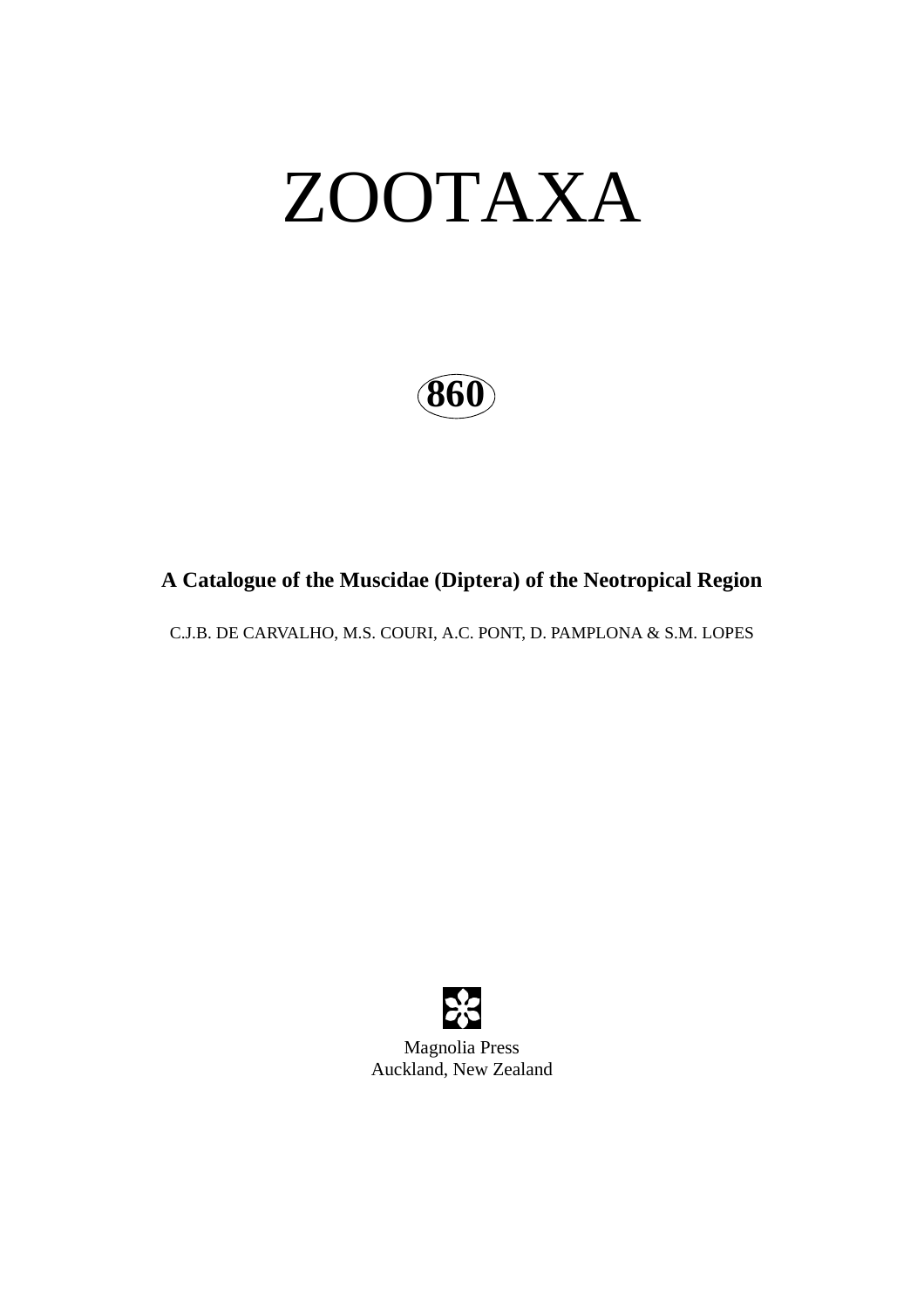#### C.J.B. DE CARVALHO, M.S. COURI, A.C. PONT, D. PAMPLONA & S.M. LOPES

### **A Catalogue of the Muscidae (Diptera) of the Neotropical Region**

(*Zootaxa* 860) 282 pp.; 30 cm. 16 February 2005 ISBN 1-877354-86-4 (Paperback) ISBN 1-877354-87-2 (Online edition)

FIRST PUBLISHED IN 2005 BY Magnolia Press P.O. Box 41383 Auckland 1030 New Zealand e-mail: zootaxa@mapress.com http://www.mapress.com/zootaxa/

© 2005 Magnolia Press

All rights reserved.

No part of this publication may be reproduced, stored, transmitted or disseminated, in any form, or by any means, without prior written permission from the publisher, to whom all requests to reproduce copyright material should be directed in writing.

This authorization does not extend to any other kind of copying, by any means, in any form, and for any purpose other than private research use.

ISSN 1175-5326 (Print edition) ISSN 1175-5334 (Online edition)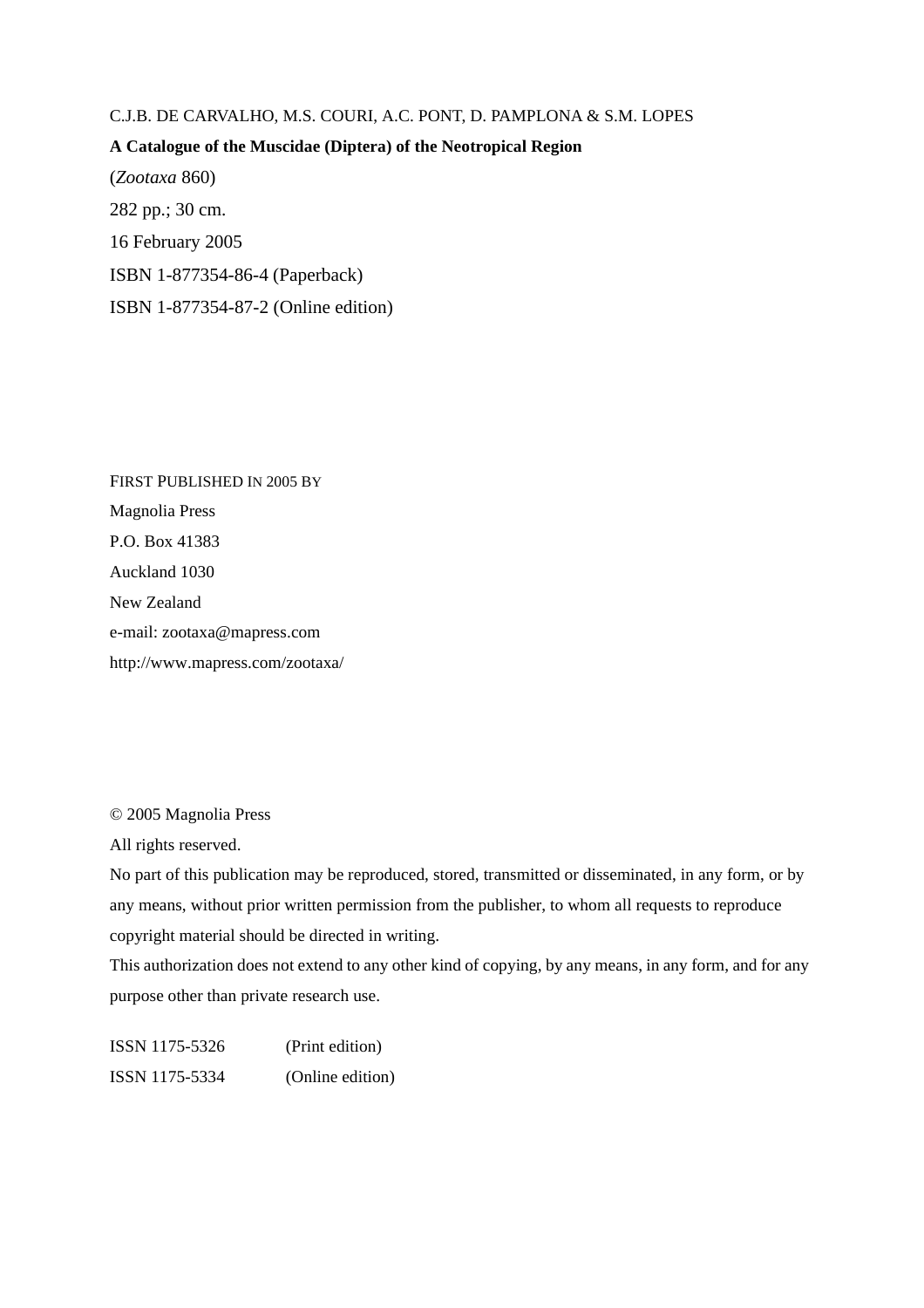





## **A Catalogue of the Muscidae (Diptera) of the Neotropical Region**

## C.J.B. DE CARVALHO $^1$ , M.S. COURI $^2$ , A.C. PONT $^3$ , D. PAMPLONA $^2$  & S.M. LOPES $^2$

*1.Depto Zool., Univ. Federal do Paraná, C.P. 19020, Curitiba, 81.531–980, Brazil; e-mail: cjbcarva@ufpr.br 2.Museu Nacional, Rio de Janeiro, Depto Entomol., Rio de Janeiro, 20.940–040, Brazil; e-mail: mcouri@attglobal.net*

*3.Oxford University Museum of Natural History, Parks Road, Oxford OX1 3PW, U.K.; e-mail: pont.muscidae@btinternet.com*

#### **Table of contents**

| Genus Xenomorellia Malloch (al., 1990) (Contained a material contained a material contained a material contain |  |
|----------------------------------------------------------------------------------------------------------------|--|
|                                                                                                                |  |
|                                                                                                                |  |
|                                                                                                                |  |
|                                                                                                                |  |
|                                                                                                                |  |
|                                                                                                                |  |
|                                                                                                                |  |
|                                                                                                                |  |
|                                                                                                                |  |
|                                                                                                                |  |
|                                                                                                                |  |
|                                                                                                                |  |
|                                                                                                                |  |
|                                                                                                                |  |

*Accepted by N.L. Evenhuis: 6 Jan. 2005; published: 16 Feb. 2005* 3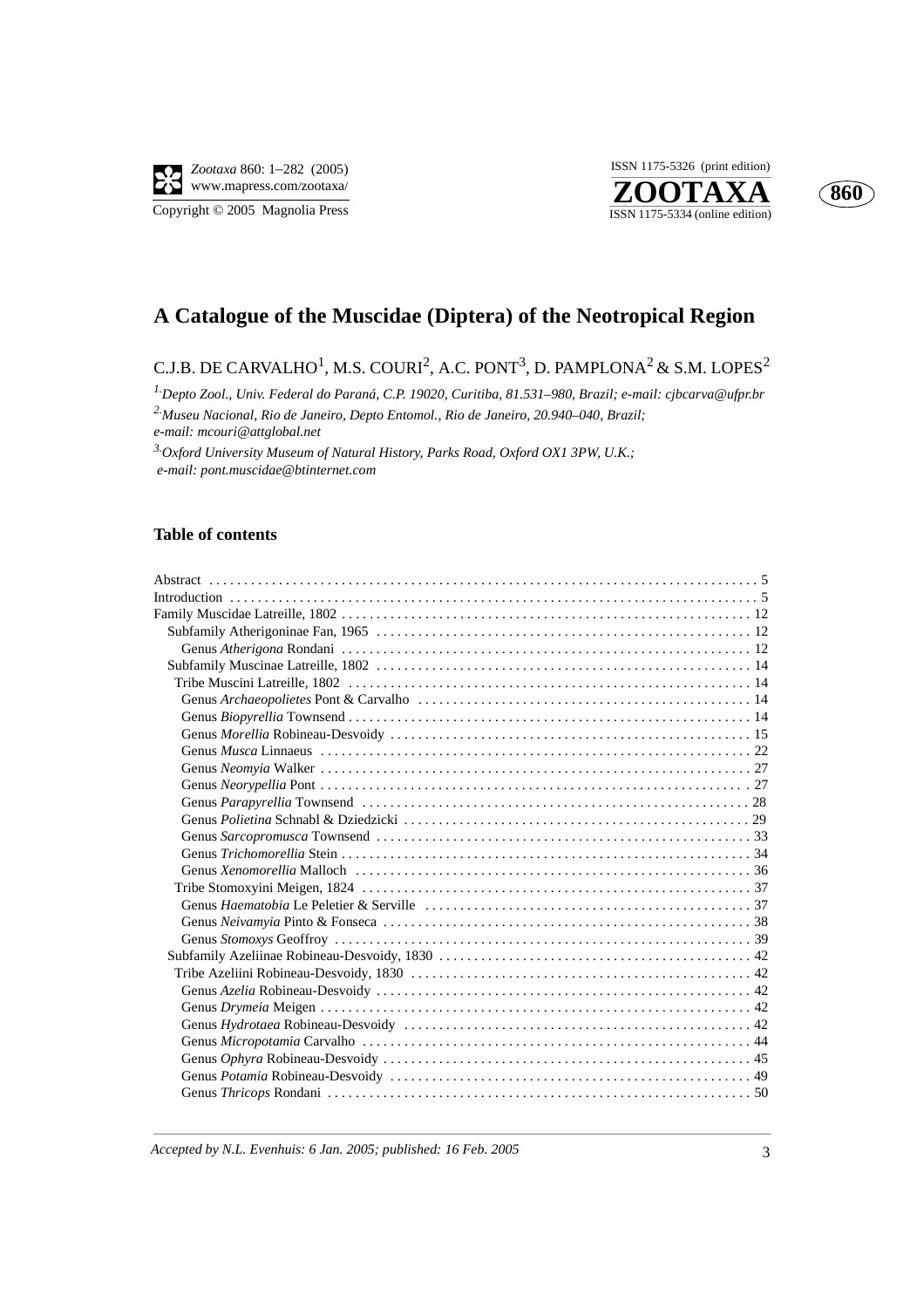| ZOOTAXA             |  |
|---------------------|--|
| $\left( 860\right)$ |  |
|                     |  |
|                     |  |
|                     |  |
|                     |  |
|                     |  |
|                     |  |
|                     |  |
|                     |  |
|                     |  |
|                     |  |
|                     |  |
|                     |  |
|                     |  |
|                     |  |
|                     |  |
|                     |  |
|                     |  |
|                     |  |
|                     |  |
|                     |  |
|                     |  |
|                     |  |
|                     |  |
|                     |  |
|                     |  |
|                     |  |
|                     |  |
|                     |  |
|                     |  |
|                     |  |
|                     |  |
|                     |  |
|                     |  |
|                     |  |
|                     |  |
|                     |  |
|                     |  |
|                     |  |
|                     |  |
|                     |  |
|                     |  |
|                     |  |
|                     |  |
|                     |  |
|                     |  |
|                     |  |
|                     |  |
|                     |  |
|                     |  |
|                     |  |
|                     |  |
|                     |  |
|                     |  |
|                     |  |

**860**